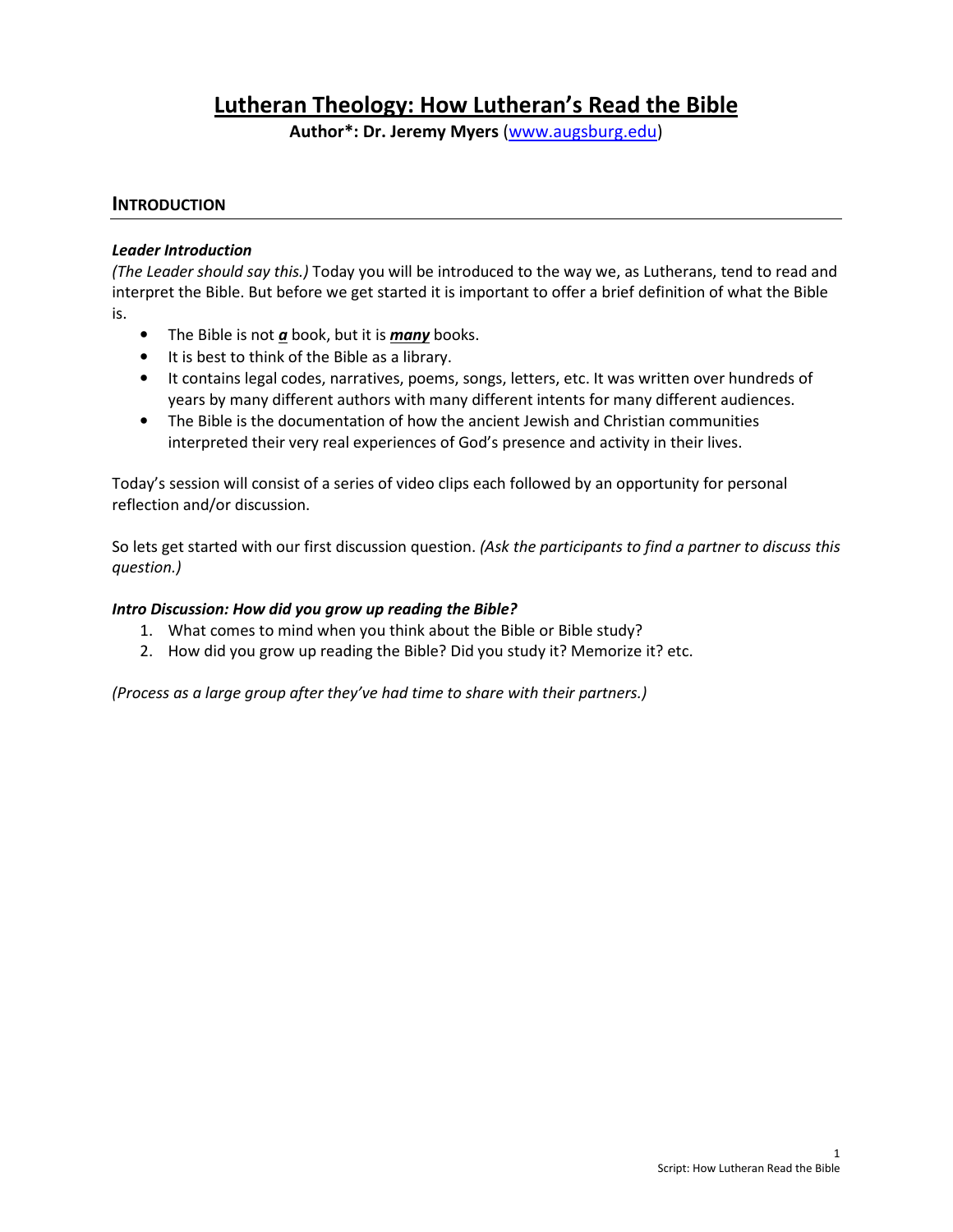# Introduce Segment

(The Leader should say this.) Now that we've discussed what the Bible is and how we've grown up reading the Bible, lets dive into the question of the Bible's authority.

# Video Segment #1: The Authority of the Bible?

(Text for video) I grew up in the Lutheran Church Missouri Synod. When I joined the ELCA as a college student, all my LCMS friends started calling me to tell me that the ELCA doesn't believe in the Bible. They were concerned for me. And I was concerned as well – at first. Nobody at my ELCA congregation had told me that they didn't believe in the Bible! But quickly I began to realize the truth of the matter. It isn't that we don't **believe** in the Bible, its just that we don't think of Biblical authority in the same way.

Marcus Borg, a Biblical scholar, gives us some helpful language here. He talks about a monarchical understanding of the Bible versus a dialogical understanding of the Bible. Some view the Bible monarchically, as a king ruling over us. (Video Note: Add a graphic with a Bible wearing a crown.) It has all the answers for us and commands and directs our lives. Others view the Bible dialogically, as a conversation partner. (Video Note: Add a graphic of the Bible "in conversation" with a person.) It does not "rule" over us like a king but it is something the Christian community has been, and should remain, in conversation with throughout time. This dialogical approach is how we read the Bible as ELCA Lutherans.

Many biblical scholars now argue that the authors most likely never intended for the Bible to be read monarchically, but rather dialogically. We can see this in the fact that the Bible starts off with two different versions of the Creation story. We also see it in the fact that Jesus is presented to us in The Gospel of Mark quite differently than the way he is presented in The Gospel of John.

Diane Jacobson, professor of Old Testament at Luther Seminary in St. Paul, MN, addresses this issue when she says, ""I take joy when scripture contradicts itself, because this indicates that God's truth is far more complicated than my truth. If we use it to make life easy, we betray how scripture makes truth work." Scripture does not offer us easy answers, but instead requires us to take part in the hard work of interpreting God's word for today's concerns.

We often approach the Bible with inappropriate expectations. We expect scientific and historical facts or answers or proofs when those were never what the authors intended to provide. It is important to be honest about the expectations, prejudices and baggage we bring with us to the text.

#### (Stop video here and have the participant discuss, write or reflect on these questions.)

#### Discussion #1: What do we expect of the Bible?

- 1. Share your experiences with both the monarchical and dialogical ways of reading and interpreting the Bible.
- 2. Discuss what you see as being problematic (or potentially problematic) with both of these approaches.
- 3. What are the expectations you usually bring to your reading of the Bible? Historical fact? Scientific fact? Answers? Inspiration? Proof? Etc.
- 4. How do these help and or hinder your engagement with the Bible?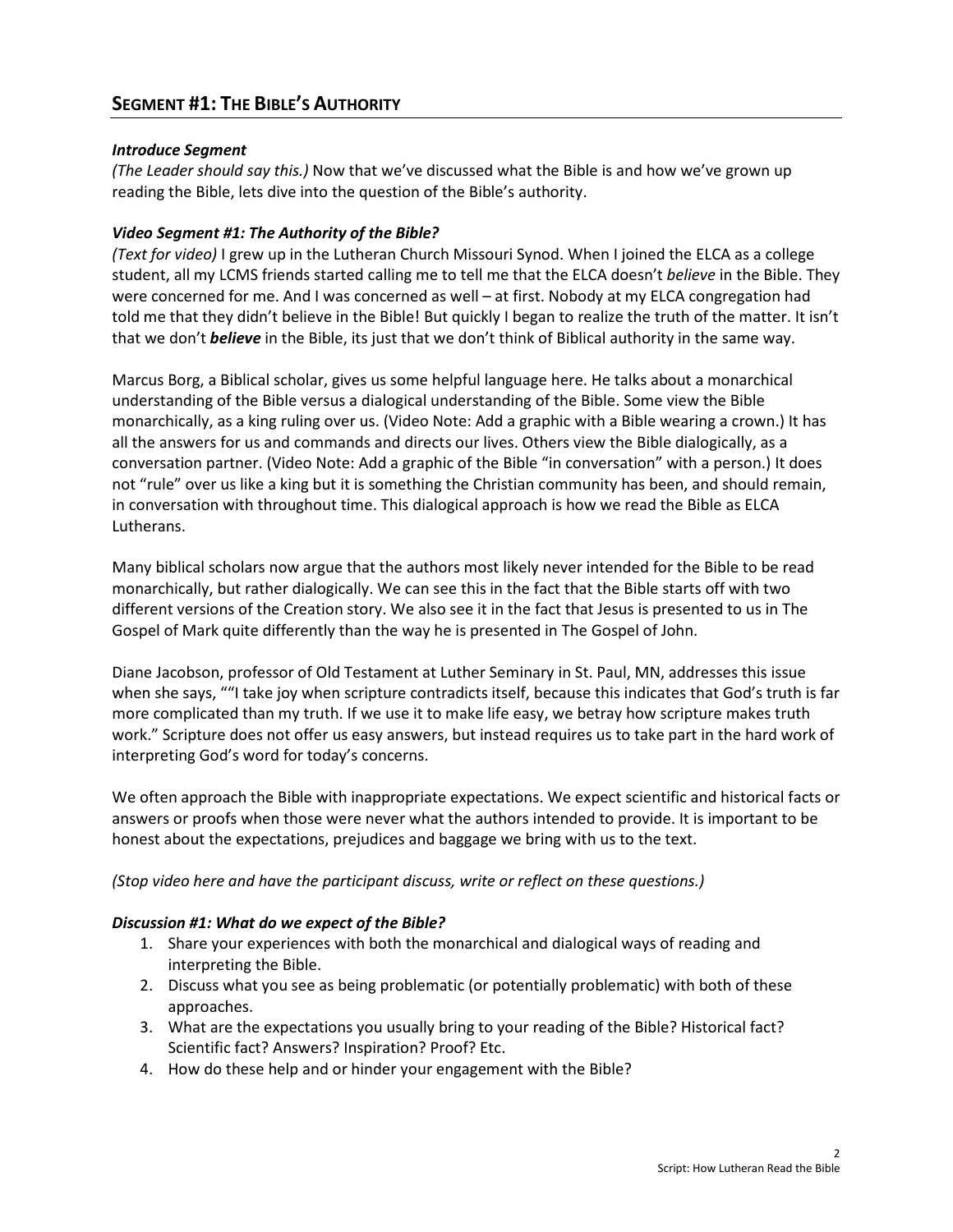# Introduce Segment

(The Leader should say this.) So, there are different ways of thinking about the type of authority the Bible can have in our lives. There are also different ways in which Christians interpret the Bible. Now we will look at a few of them.

# Video Segment #2: Forms of Biblical Interpretation

(The following image will appear on the screen and each cell will be filled in as it is discussed. The category "Conservative" will be relabeled "Fundamentalist".)

|                                 | Conservative                       | <b>Word of God</b>                                          | Secular              |
|---------------------------------|------------------------------------|-------------------------------------------------------------|----------------------|
| Authorship                      | God/ Spirit-guided<br>(inerrant)   | Inspired by God but<br>interpreted through<br>human culture | Human product only   |
| <b>Subject</b><br><b>Matter</b> | Historical and<br>scientific facts | Theological<br>Truths                                       | Myths and legends    |
| Interpretation                  | Literal                            | Historical-<br>metaphorical                                 | Symbolically at best |

# **The Issue of Inspiration**

(Text for Video) Biblical interpretation can be understood on a spectrum between Fundamentalist and Secularist. I want to present you with three spots on this spectrum. These three ways of interpreting scripture can be called Fundamentalist, Secularist, and – in the middle – the Word of God. The best way to understand the differences between these three is to look at how they think about the Bible's authorship, the Bible's content and the basic way to interpret the text.

First we will deal with authorship. The Fundamentalist position would say that the Bible is written by God or is Spirit-guided. It is therefore inerrant or without error. According to this position, what we read in the Bible is exactly what God put in the Bible. Every word in scripture was intended to be there and there are no errors or inconsistencies in the text. The Secularist position would say that the Bible was written by humans without any divine inspiration and therefore contains errors, biases and inconsistencies. The middle way, or the Word of God position, would claim that the Bible is inspired by God but still written by humans. It is God's revealed truth filtered through the limitations of a particular culture and context. This way honors God's involvement in the creation of the text as inspiration, but also is honest about the limitations that are evident as well.

Next, let's look at the subject matter. The Fundamentalist position will claim that, since it is written perfectly and accurately, the Bible contains historical and scientific fact. You can look to the Bible to find accurate and factual information on how history has unfolded and how the world came into existence. On the other end of the spectrum, the Secularist position would claim that the Bible only contains myths and legends because humans with no divine inspiration have written it. In the middle, the Word of God position would claim that the Bible contains theological truths. Its content might not be factual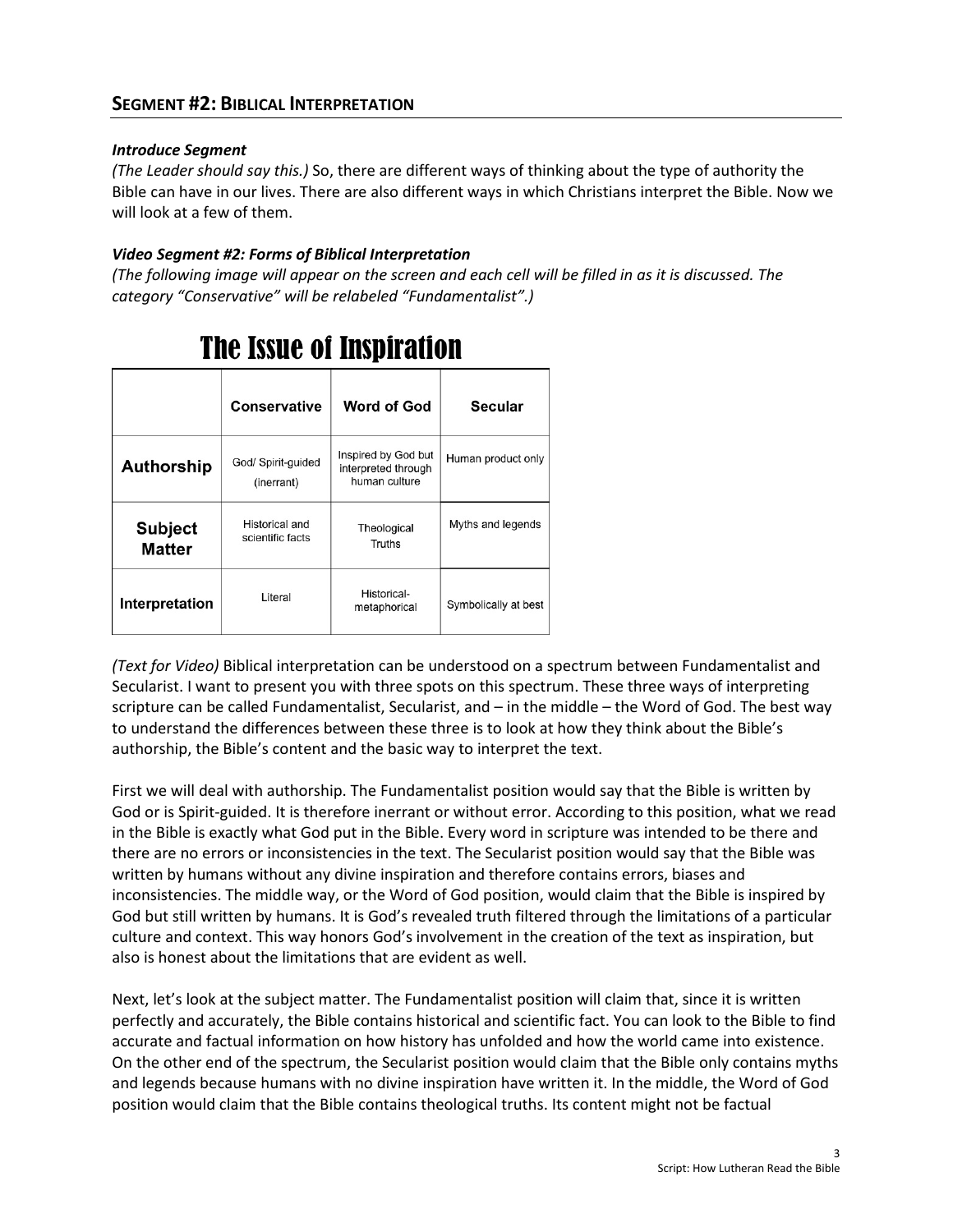(historically or scientifically) but it does contain underlying truths about God and our relationship with God.

Lastly, the Fundamentalist position would urge us to interpret the Bible literally. It says what it means and we should take its meaning at face value. The Secularist position would be strongly opposed to any literal interpretation and would, instead, caution us to interpret the Bible symbolically at best – if at all. The Word of God position, again, wants to find a middle way. This position would encourage something called the historical-metaphorical approach to interpreting the Bible. This approach requires the reader to try and clarify the author's intent given the author's actual context. This, then, allows for us to ask the next question, What might this text mean for us today?

An example . . . In Luke's gospel, the shepherds are the first to hear about Jesus' birth. We don't think much of this if we don't understand the author's context. Shepherds were considered unclean and, therefore, unworthy of worship in the temple. This little bit of historical knowledge enhances our understanding of the author's intent. Why would Luke claim that Jesus' birth is announced first to the shepherds? Maybe this was the author's attempt to claim that God has now, once and for all, come to us – even to those who have been deemed too unclean to come to God. Now we are able to ask ourselves, "What might this mean for us today?" A literal interpretation of this text does little to enhance the depth of its meaning. All it does is leave us with 5th grade boys wearing bathrobes at the Christmas pageant.

(Stop video here and have the participant discuss, write or reflect on these questions.)

#### Discussion #2: How have you/ do you interpret scripture?

- 1. Which ones are you familiar with or have experienced?
- 2. Which one feel most natural for you? Why?
- 3. What are the pros and cons of each of these forms of interpretation?

# SEGMENT #3: A LUTHERAN FRAMEWORK FOR INTERPRETING SCRIPTURE

#### Introduce Segment

(The Leader should say this.) Now that we've laid out the spectrum of biblical interpretation, lets look at the traditional way in which ELCA Lutherans interpret scripture.

#### Video Segment #3: A Framework for Interpretation

(Text for Video) In, Opening the Book of Faith (show how people can order this book on the screen), Mark Allan Powell shares with us five key principles Lutherans tend to follow when interpreting the Bible. These include (list these on the screen):

- Law and Gospel
- What shows forth Christ?
- Scripture interprets scripture
- The plain meaning of a text
- Public interpretation

All of these principles should find their way into our reading and interpreting of the Bible for our times. Let me show you how they work.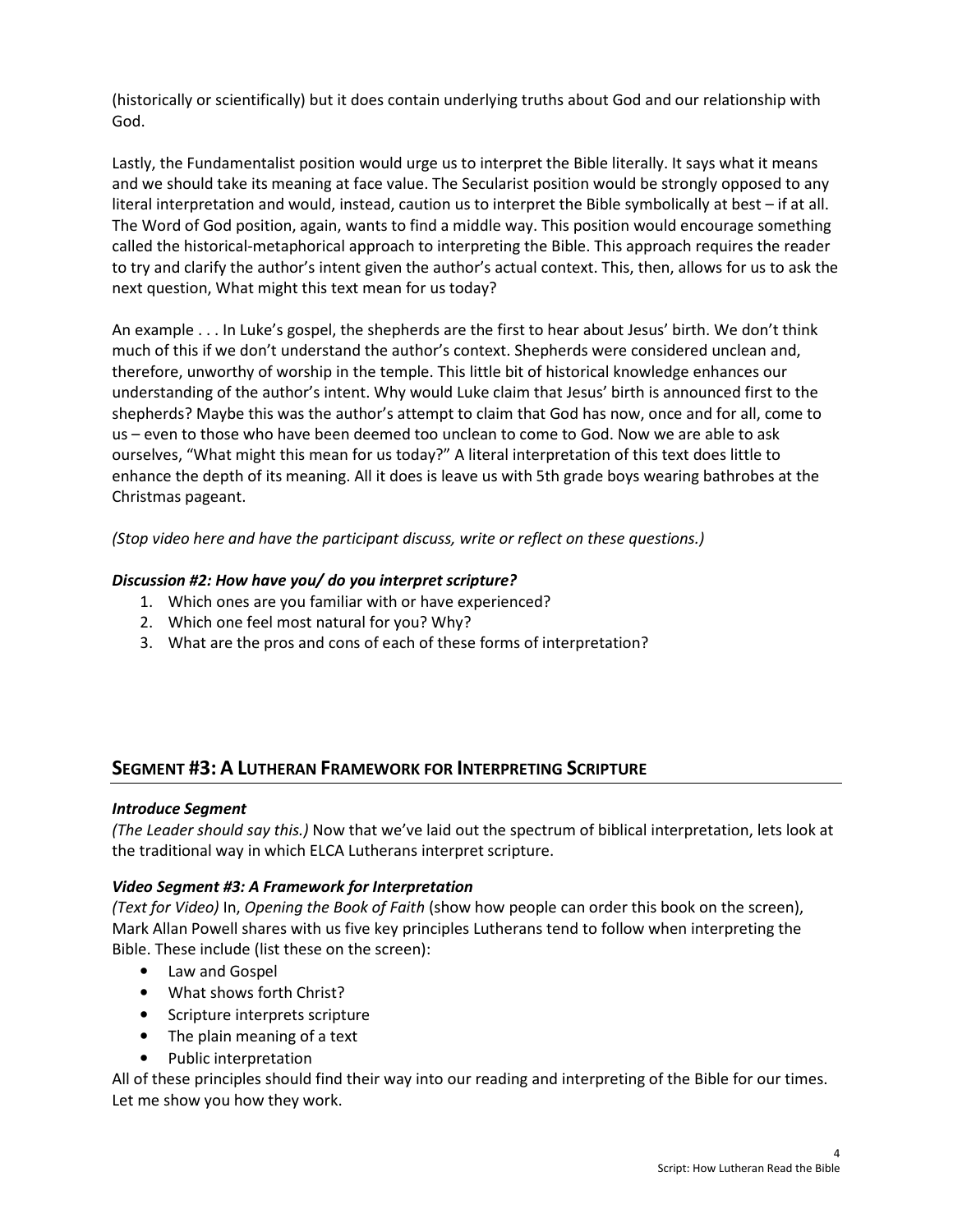# Law and Gospel

You might remember our discussion of law and gospel from our session on Lutheran theology and how God works in the world, but here is a quick review. God's law shows us what we should do and it shows us when we do not do it. God's gospel frees us and saves us in spite of our failures. We do not only find the law in the Old Testament and gospel in the New Testament. Instead, we believe the entire Bible reveals God's law and God's gospel to us. Mark Allan Powell expresses it clearly when he says that God's word always reveals our brokenness (the law) AND also heals our brokenness (gospel). And this is a good thing! God's law and God's gospel are both good because they work together to set us free. So, one question to keep in mind when reading the Bible is this, "How does this verse reveal my brokenness and how does it offer me healing and hope?"

# What shows forth Christ?

Martin Luther referred to the Bible as the manger that held the Christ child. The Bible shows us Jesus Christ but we don't worship the Bible, we worship Jesus Christ who is revealed to us through scripture. The Bible helps us to know Jesus and to have a relationship with Jesus. A second question to keep in mind when reading the Bible is this, "How do I see Christ in this verse?"

#### Scripture interprets scripture

Some parts of the Bible are fairly easy to understand while other parts are extremely complicated. We can use the parts that are easier to understand to help us make sense of the more difficult parts. In fact, we should always be thinking about the relationship between the specific text we might be reading and the overall story of the Bible. This means we need to have a good understanding of the Bible as a whole. I'll give you three quick suggestions on how you might gain this understanding if you don't already have it.

- Manna and Mercy by Daniel Erlander is less than 100 pages long and is a great overview of the entire biblical story. It is available at danielearlander.com.
- The Jesus Storybook Bible by Sally Lloyd-Jones is not just a children's Bible. It is meaningful for all ages. It doesn't just tell the stories; it also keeps the individual stories connected to the overall story of God redeeming God's people. It is available at jesusstorybookbible.com.
- For those who want to go really in depth, I'd recommend you explore Crossways International at crossways.org. They produce solid bible study materials at varying levels of depth and length.

A third question to keep in mind when reading the Bible is this, "How does this verse connect to the overall biblical story?"

#### The plain meaning of the text

Another thing to keep in mind when interpreting the text is simply what it means at face value. In an age of conspiracy theories, we are often tempted to assume that there is always something more meaningful hidden behind the text. We should not become distracted by these wild goose chases. Instead we should try to understand what the author meant to say to the original audience. So, a fourth question to ask yourself when reading the Bible is this, "How were people expected to understand this verse in the first place?"

#### Public interpretation

Lastly, we are to interpret the Bible in community. Yes, we should read our Bibles on our own but the message is not for me alone and this requires me to interpret scripture with others in mind. In fact, I would even argue that we should find ways to read and interpret together with those who are quite different than ourselves. This pushes us to realize just how big God's word is and it prevents us from narrow, one-sided interpretations that might be meaningless to most people. So, the final question to keep in mind is this, "How might someone in a completely different life-situation interpret this verse?" And it would even be best for you to actually ask that person this question.

(Stop video here and have the participant discuss, write or reflect on these questions.)